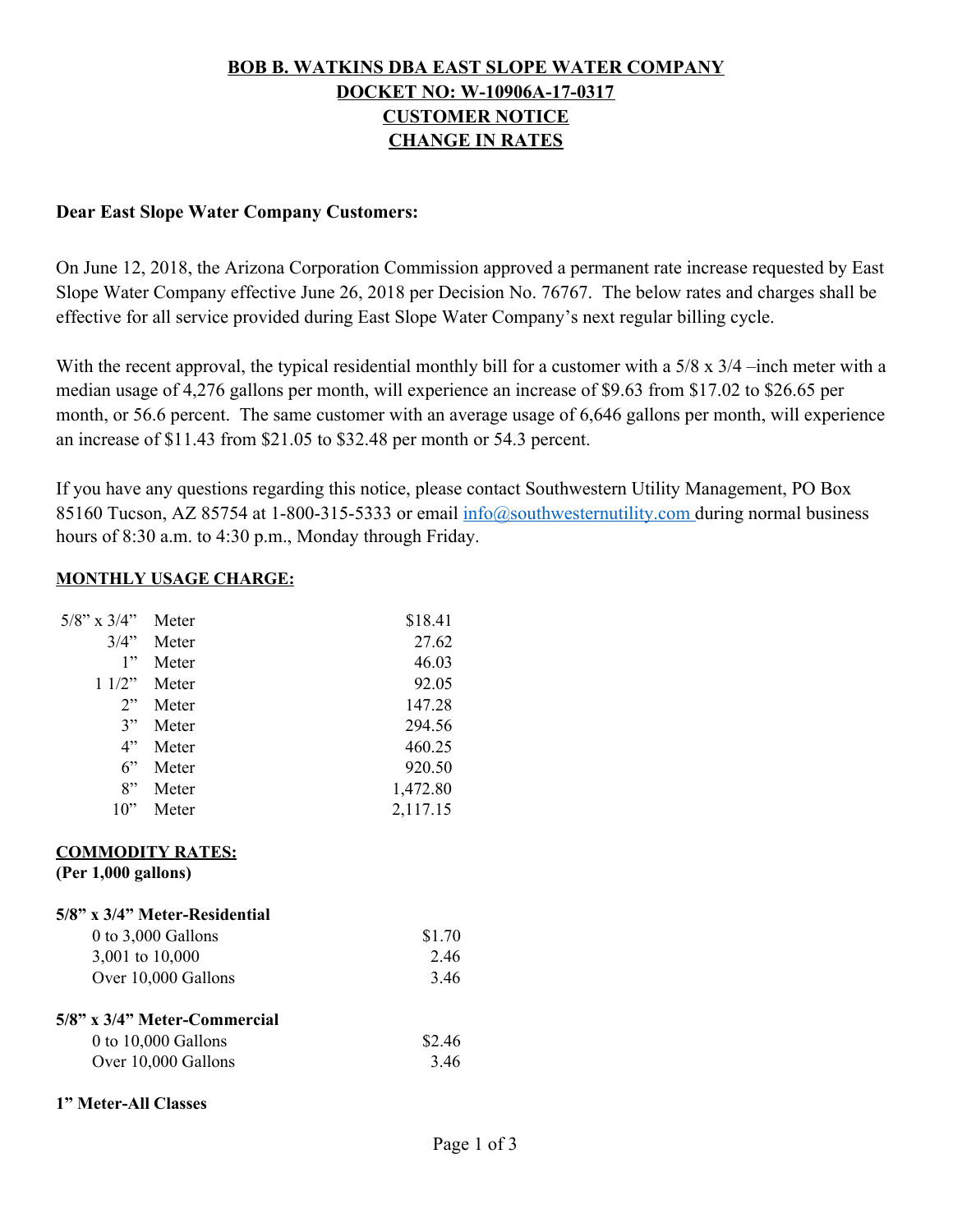## **BOB B. WATKINS DBA EAST SLOPE WATER COMPANY DOCKET NO: W-10906A-17-0317 CUSTOMER NOTICE**

|                             | <b>CHANGE IN RATES</b> |
|-----------------------------|------------------------|
| 0 to $15,000$ Gallons       | \$2.46                 |
| Over 15,000 Gallons         | 3.46                   |
| 1 1/2" Meter-All Classes    |                        |
| 0 to $34,000$ Gallons       | \$2.46                 |
| Over 34,000 Gallons         | 3.46                   |
| 2" Meter-All Classes        |                        |
| 0 to $55,000$ Gallons       | \$2.46                 |
| Over 55,000 Gallons         | 3.46                   |
| <b>3" Meter-All Classes</b> |                        |
| 0 to 115,000 Gallons        | \$2.46                 |
| Over 115,000 Gallons        | 3.46                   |
| 4" Meter-All Classes        |                        |
| 0 to 185,000 Gallons        | \$2.46                 |
| Over 185,000 Gallons        | 3.46                   |
| 6" Meter-All Classes        |                        |
| 0 to 380,000 Gallons        | \$2.46                 |

# **SERVICE LINE AND METER INSTALLATION CHARGES:**

Over 380,000 Gallons 3.46

**(Subject to refund pursuant to A.A.C. R14-2-405)**

|                         | <b>Service Line</b> | <b>Meter Charge</b> | <b>Total Charge</b> |
|-------------------------|---------------------|---------------------|---------------------|
| $5/8$ " x $3/4$ " Meter | \$430               | \$130               | \$560               |
| $3/4$ " Meter           | 430                 | 230                 | 660                 |
| 1" Meter                | 480                 | 290                 | 770                 |
| $11/2$ " Meter          | 535                 | 500                 | 1,035               |
| 2" Turbine Meter        | 815                 | 1,020               | 1,835               |
| 2" Compound Meter       | 815                 | 1,865               | 2,680               |
| 3" Turbine Meter        | 1,030               | 1,645               | 2,675               |
| 3" Compound Meter       | 1,150               | 2,545               | 3,695               |
| 4" Turbine Meter        | 1,460               | 2,620               | 4,080               |
| 4" Compound Meter       | 1,640               | 3,595               | 5,235               |
| 6" Turbine Meter        | 2,180               | 4,975               | 7,155               |
| 6" Compound Meter       | 2,300               | 6,870               | 9,170               |

#### **SERVICE CHARGES:**

Establishment \$40.00